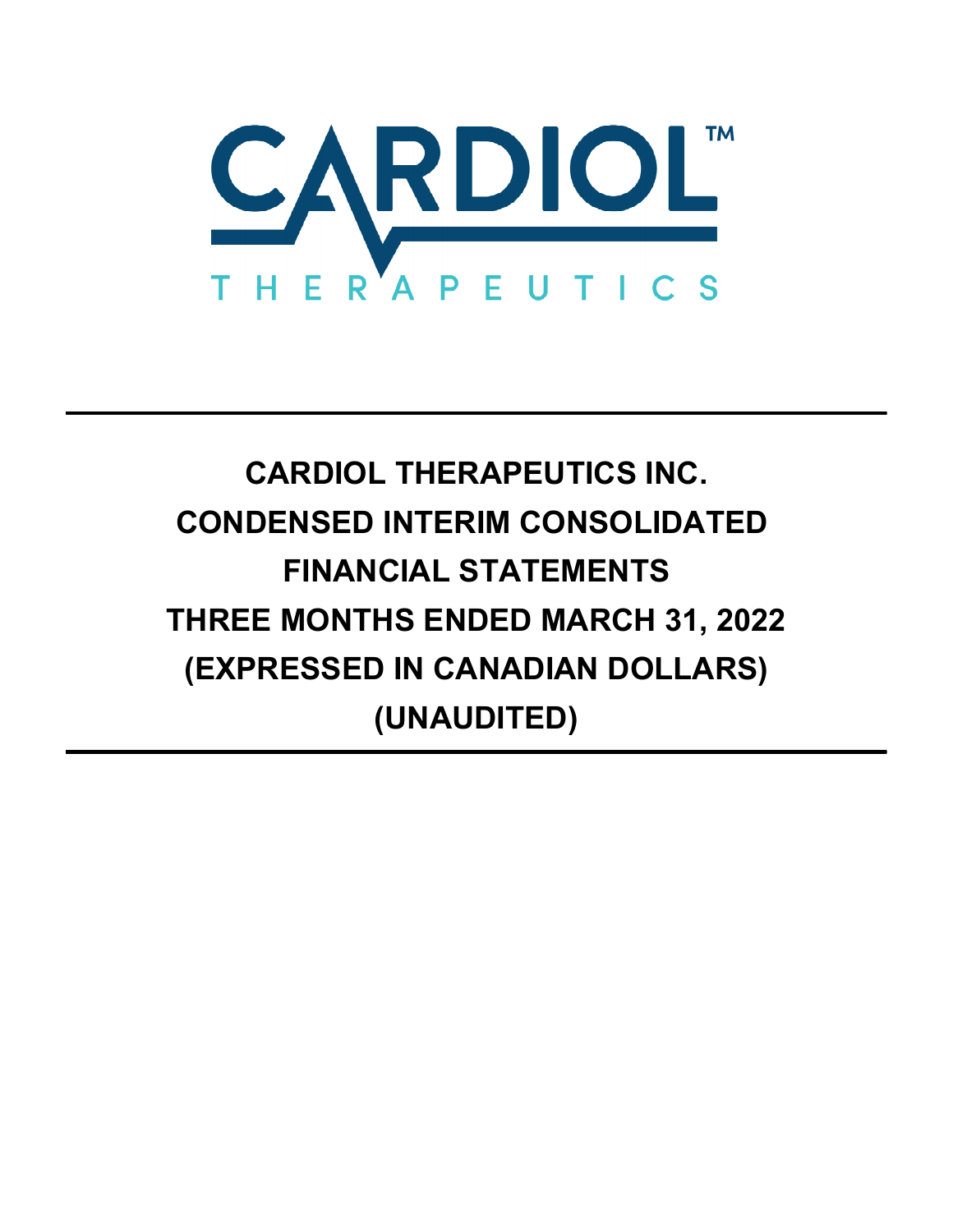#### **Cardiol Therapeutics Inc. Condensed Interim Consolidated Statements of Financial Position (Expressed in Canadian Dollars) Unaudited**

|                                                    | As at<br>March 31,<br>2022 |    |                |
|----------------------------------------------------|----------------------------|----|----------------|
| <b>ASSETS</b>                                      |                            |    |                |
| <b>Current assets</b>                              |                            |    |                |
| Cash and cash equivalents (note 3)                 | \$<br>74,843,859           | \$ | 83,899,070     |
| Accounts receivable                                | 88,162                     |    | 65,739         |
| Other receivables                                  | 397,839                    |    | 341,388        |
| Prepaid expenses (note 14)                         | 3,065,833                  |    | 2,495,141      |
| Prepaid inventory (note 12(iv))                    | 339,051                    |    | 339,051        |
| <b>Total current assets</b>                        | 78,734,744                 |    | 87,140,389     |
| <b>Non-current assets</b>                          |                            |    |                |
| Property and equipment (note 4)                    | 339,447                    |    | 356,493        |
| Intangible assets (note 5)                         | 358,135                    |    | 379,246        |
| <b>Total assets</b>                                | \$<br>79,432,326           | \$ | 87,876,128     |
| <b>EQUITY AND LIABILITIES</b>                      |                            |    |                |
| <b>Current liabilities</b>                         |                            |    |                |
| Accounts payable and accrued liabilities (note 14) | \$<br>5,582,467            | \$ | 4,859,352      |
| Current portion of lease liability (note 6)        | 46,576                     |    | 44,708         |
| Derivative liability (note 7)                      | 4,528,605                  |    | 6,661,122      |
| <b>Total current liabilities</b>                   | 10,157,648                 |    | 11,565,182     |
| <b>Non-current liabilities</b>                     |                            |    |                |
| Lease liability (note 6)                           | 60,662                     |    | 72,871         |
| <b>Total liabilities</b>                           | 10,218,310                 |    | 11,638,053     |
|                                                    |                            |    |                |
| <b>Equity</b><br>Share capital (note 8)            | 143,052,364                |    | 142,918,829    |
| Warrants (note 10)                                 | 4,906,887                  |    | 4,176,780      |
| Contributed surplus (note 9)                       | 13,726,723                 |    | 12,660,329     |
| Deficit                                            | (92, 471, 958)             |    | (83, 517, 863) |
| <b>Total equity</b>                                | 69,214,016                 |    | 76,238,075     |
| <b>Total equity and liabilities</b>                | \$<br>79,432,326           | \$ | 87,876,128     |

The accompanying notes to the unaudited condensed interim consolidated financial statements are an integral part of these consolidated financial statements.

Commitments (notes 5 and 12)

## **Approved on behalf of the Board:**

"*David Elsley*", Director "*Guillermo Torre-Amione*", Director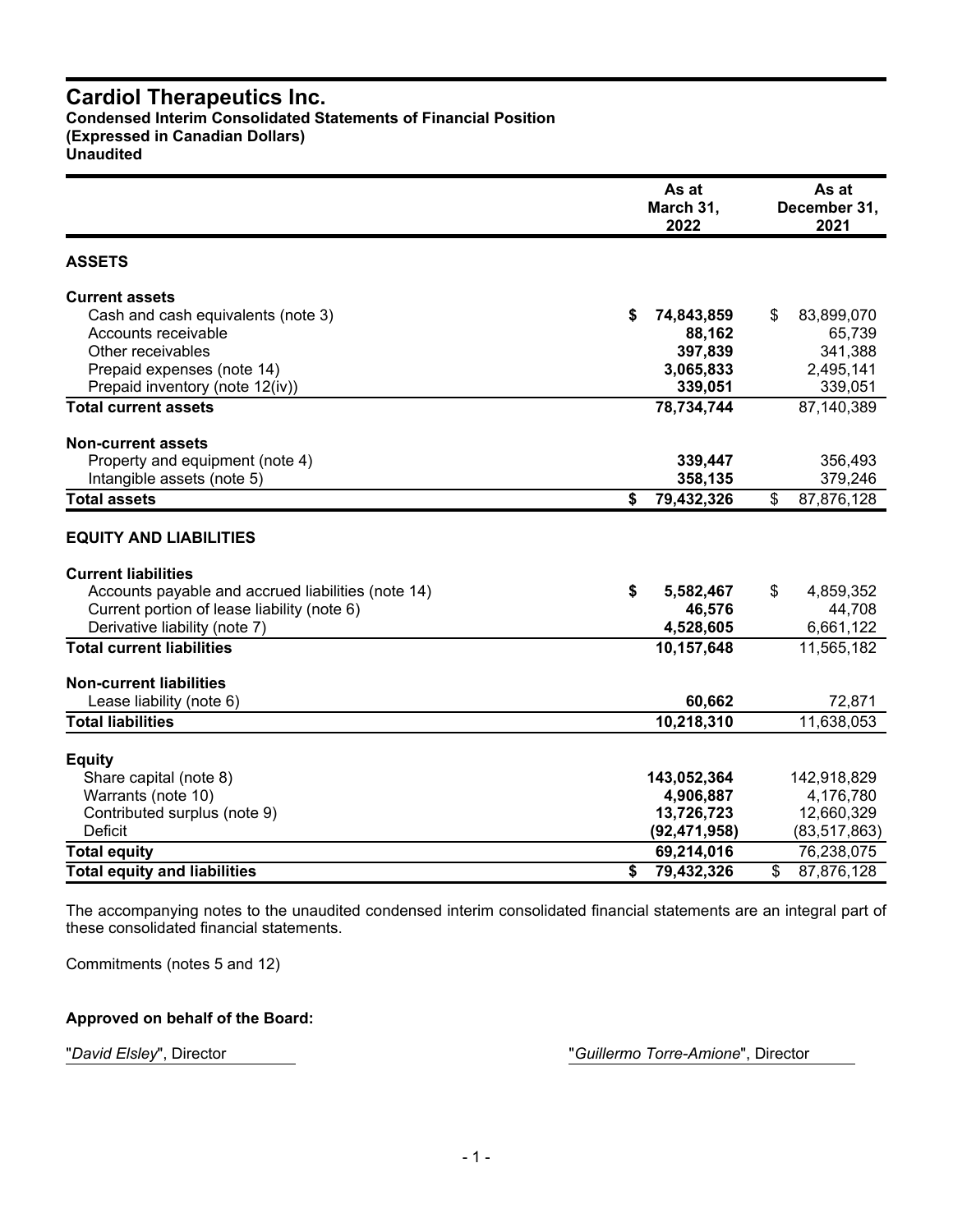# **Cardiol Therapeutics Inc.**

**Condensed Interim Consolidated Statements of Loss and Comprehensive Loss**

**(Expressed in Canadian Dollars)**

**Unaudited**

|                                                       |    | <b>Ended</b><br>March 31,<br>2022 | <b>Three Months Three Months</b><br><b>Ended</b><br>March 31,<br>2021 |
|-------------------------------------------------------|----|-----------------------------------|-----------------------------------------------------------------------|
|                                                       |    |                                   |                                                                       |
| <b>Operating expenses</b> (notes 9, 13, 14)           |    |                                   |                                                                       |
| General and administration                            | S  | 5,940,952                         | 6,301,398<br>S.                                                       |
| Research and development                              |    | 3,847,527                         | 2,678,812                                                             |
| Loss before other income (expenses)                   |    | (9,788,479)                       | (8,980,210)                                                           |
| Interest income                                       |    | 72,311                            | 16,824                                                                |
| Gain (loss) on foreign exchange                       |    | (1,370,444)                       | 53,538                                                                |
| Change in derivative liability (note 7)               |    | 2,132,517                         |                                                                       |
| Net loss and comprehensive loss for the period        | S. | (8,954,095)                       | (8,909,848)<br>S                                                      |
|                                                       |    |                                   |                                                                       |
| <b>Basic and diluted net loss per share (note 11)</b> | \$ | (0.14)                            | (0.26)<br>- \$                                                        |
| Weighted average number of common shares outstanding  |    | 61,925,221                        | 34,605,264                                                            |

The accompanying notes to the unaudited condensed interim consolidated financial statements are an integral part of these consolidated financial statements.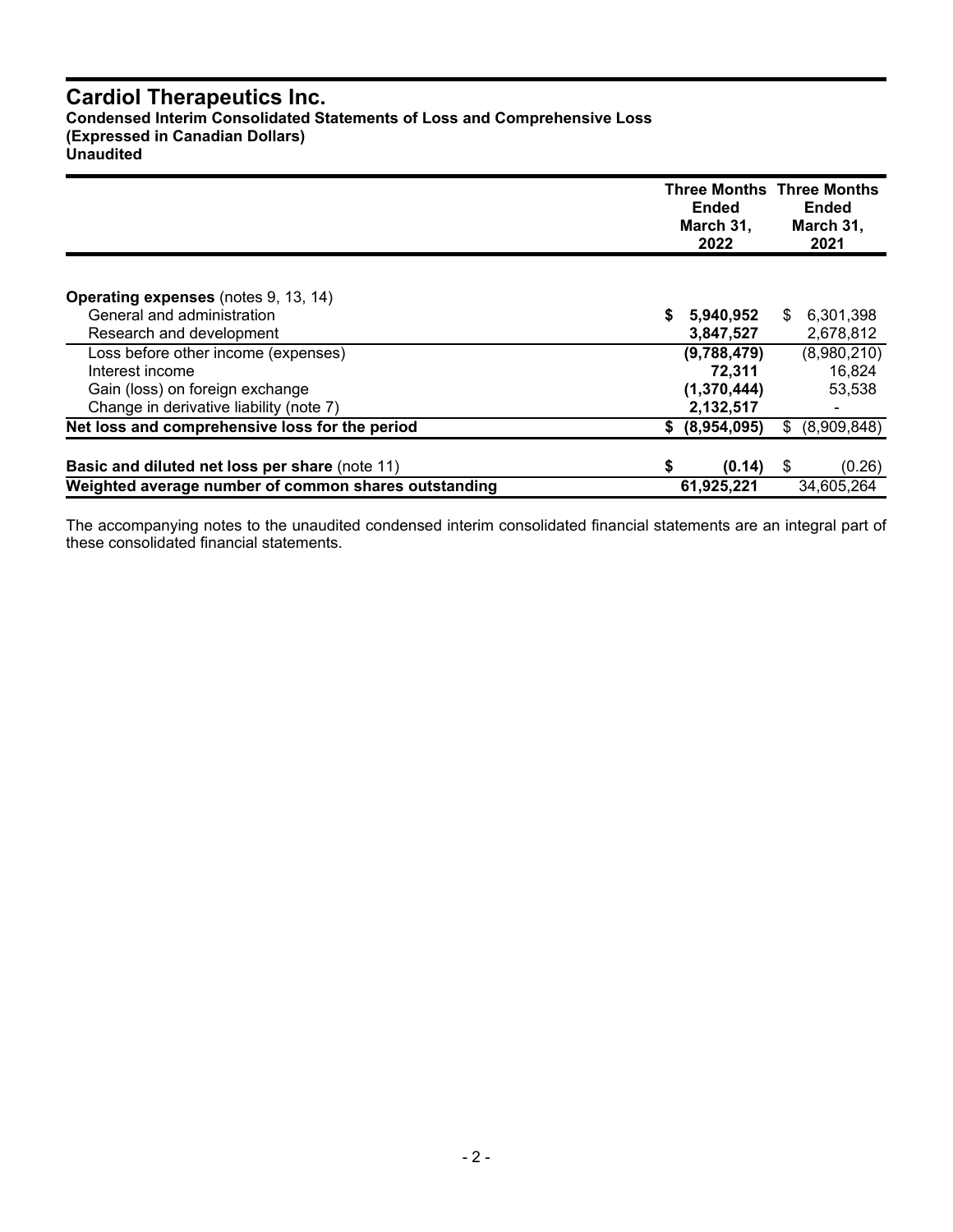## **Cardiol Therapeutics Inc. Condensed Interim Consolidated Statements of Cash Flows (Expressed in Canadian Dollars)**

**Unaudited**

|                                                                          | <b>Ended</b><br>March 31,<br>2022 | <b>Three Months Three Months</b><br><b>Ended</b><br>March 31,<br>2021 |
|--------------------------------------------------------------------------|-----------------------------------|-----------------------------------------------------------------------|
| <b>Operating activities</b>                                              |                                   |                                                                       |
| Net loss and comprehensive loss for the period                           | (8,954,095)<br>S.                 | (8,909,848)<br>\$                                                     |
| Adjustments for:                                                         |                                   |                                                                       |
| Depreciation of property and equipment                                   | 32,509                            | 33,509                                                                |
| Amortization of intangible assets                                        | 21,111                            | 21,111                                                                |
| Share-based compensation                                                 | 1,066,394                         | 2,141,292                                                             |
| Change in derivative liability                                           | (2, 132, 517)                     |                                                                       |
| Accretion on lease liability                                             | 2,638                             | 3,513                                                                 |
| Shares for services                                                      | 133,535                           | 660,875                                                               |
| Research and development expenses to be settled through warrant exercise | 730,107                           |                                                                       |
| Changes in non-cash working capital items:                               |                                   |                                                                       |
| Accounts receivable                                                      | (22, 423)                         | (38, 865)                                                             |
| Other receivables                                                        | (56, 451)                         | (57, 528)                                                             |
| Prepaid expenses                                                         | (570, 692)                        | (1, 184, 209)                                                         |
| Accounts payable and accrued liabilities                                 | 723,115                           | 245,861                                                               |
| Net cash used in operating activities                                    | (9,026,769)                       | (7,084,289)                                                           |
| <b>Investing activities</b>                                              |                                   |                                                                       |
| Purchase of property and equipment                                       | (15, 463)                         |                                                                       |
| Net cash used in investing activities                                    | (15, 463)                         |                                                                       |
| <b>Financing activities</b>                                              |                                   |                                                                       |
| Proceeds from stock options exercised                                    |                                   | 2,604,649                                                             |
| Proceeds from warrants exercised                                         |                                   | 8,471,288                                                             |
| Payment of lease liability                                               | (12, 979)                         | (12, 979)                                                             |
| Net cash provided by (used in) financing activities                      | (12, 979)                         | 11,062,958                                                            |
| Net change in cash and cash equivalents                                  | (9,055,211)                       | 3,978,669                                                             |
| Cash and cash equivalents, beginning of period                           | 83,899,070                        | 14,025,187                                                            |
| Cash and cash equivalents, end of period                                 | \$74,843,859                      | \$18,003,856                                                          |

The accompanying notes to the unaudited condensed interim consolidated financial statements are an integral part of these consolidated financial statements.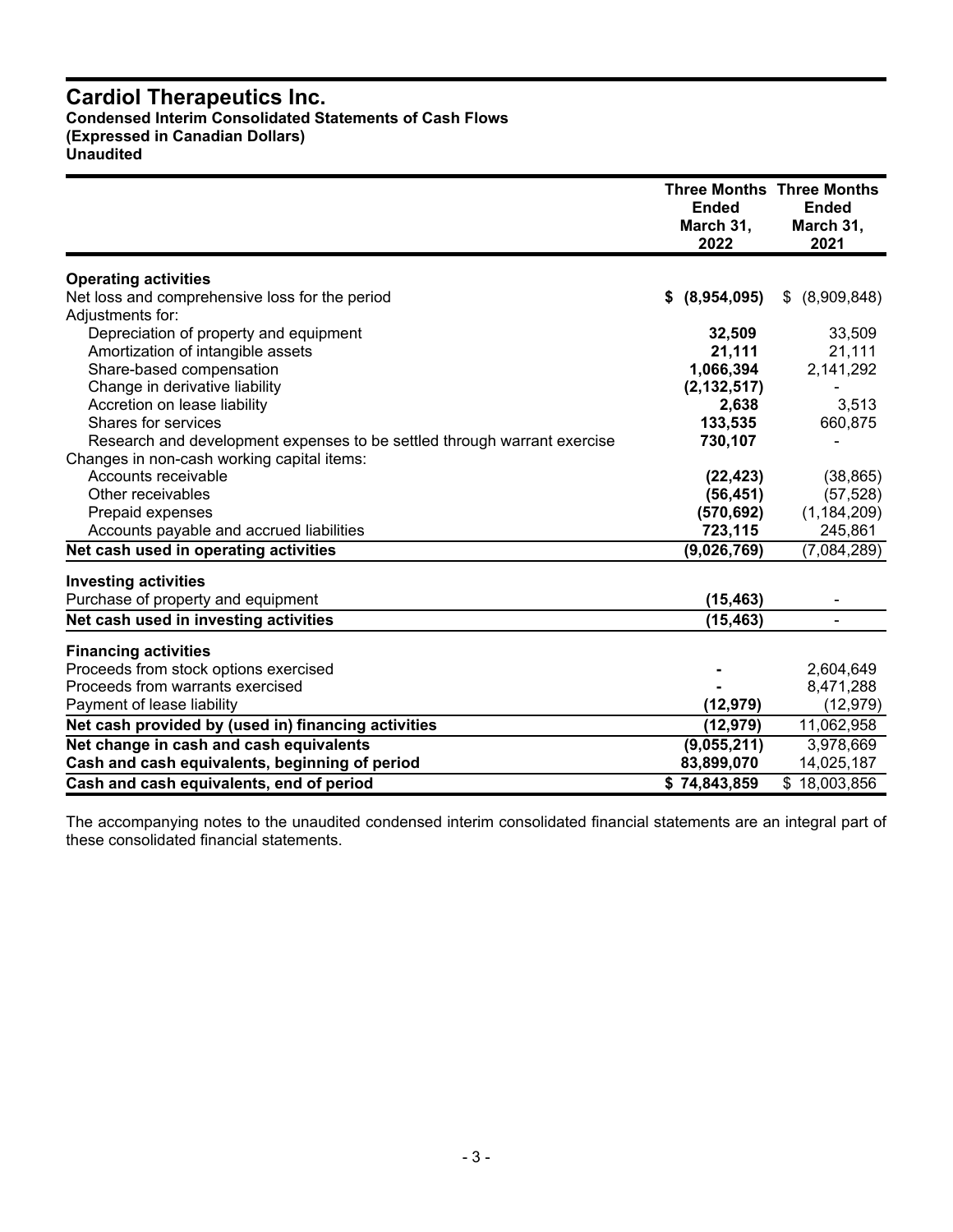# **Cardiol Therapeutics Inc.**

**Condensed Interim Consolidated Statements of Changes in Equity (Expressed in Canadian Dollars) Unaudited**

|                                                |               | Share capital |     |             |    | <b>Contributed</b> |                                   |             |
|------------------------------------------------|---------------|---------------|-----|-------------|----|--------------------|-----------------------------------|-------------|
|                                                | <b>Number</b> | Amount        |     | Warrants    |    | surplus            | <b>Deficit</b>                    | Total       |
| Balance, December 31, 2020                     | 32,860,291    | \$51,923,471  |     | 4,460,728   |    | 8,765,773          | $$ (51,879,619)$ \$               | 13,270,353  |
| Options exercised                              | 916,666       | 2,604,649     |     |             |    |                    |                                   | 2,604,649   |
| Fair value of options exercised                |               | 1,182,353     |     |             |    | (1, 182, 353)      |                                   |             |
| Warrants exercised                             | 2,652,987     | 8,326,527     |     | 144,761     |    |                    |                                   | 8,471,288   |
| Fair value of warrants exercised               |               | 3,056,045     |     | (3,056,045) |    |                    |                                   |             |
| Shares for services                            | 160,650       | 660,875       |     |             |    |                    |                                   | 660,875     |
| Share-based compensation                       |               |               |     |             |    | 2,141,292          |                                   | 2,141,292   |
| Net loss and comprehensive loss for the period |               |               |     |             |    |                    | (8,909,848)                       | (8,909,848) |
| Balance, March 31, 2021                        | 36,590,594    | \$67,753,920  | Эħ. | 1,549,444   | æ. | 9,724,712          | \$ (60, 789, 467) \$ 18, 238, 609 |             |
|                                                |               |               |     |             |    |                    |                                   |             |
| Balance, December 31, 2021                     | 61,922,999    | \$142,918,829 |     | 4,176,780   | S. | 12,660,329         | \$ (83,517,863) \$ 76,238,075     |             |
| Shares for services                            | 2,500         | 133,535       |     |             |    |                    |                                   | 133,535     |
| Share-based compensation                       |               |               |     |             |    | 1,066,394          |                                   | 1,066,394   |
| Fair value of warrants earned                  |               |               |     | 730,107     |    |                    |                                   | 730,107     |
| Net loss and comprehensive loss for the period |               |               |     |             |    |                    | (8,954,095)                       | (8,954,095) |

The accompanying notes to the unaudited condensed interim consolidated financial statements are an integral part of these consolidated financial statements.

Balance, March 31, 2022 61,925,499 \$143,052,364 \$4,906,887 \$13,726,723 \$(92,471,958) \$69,214,016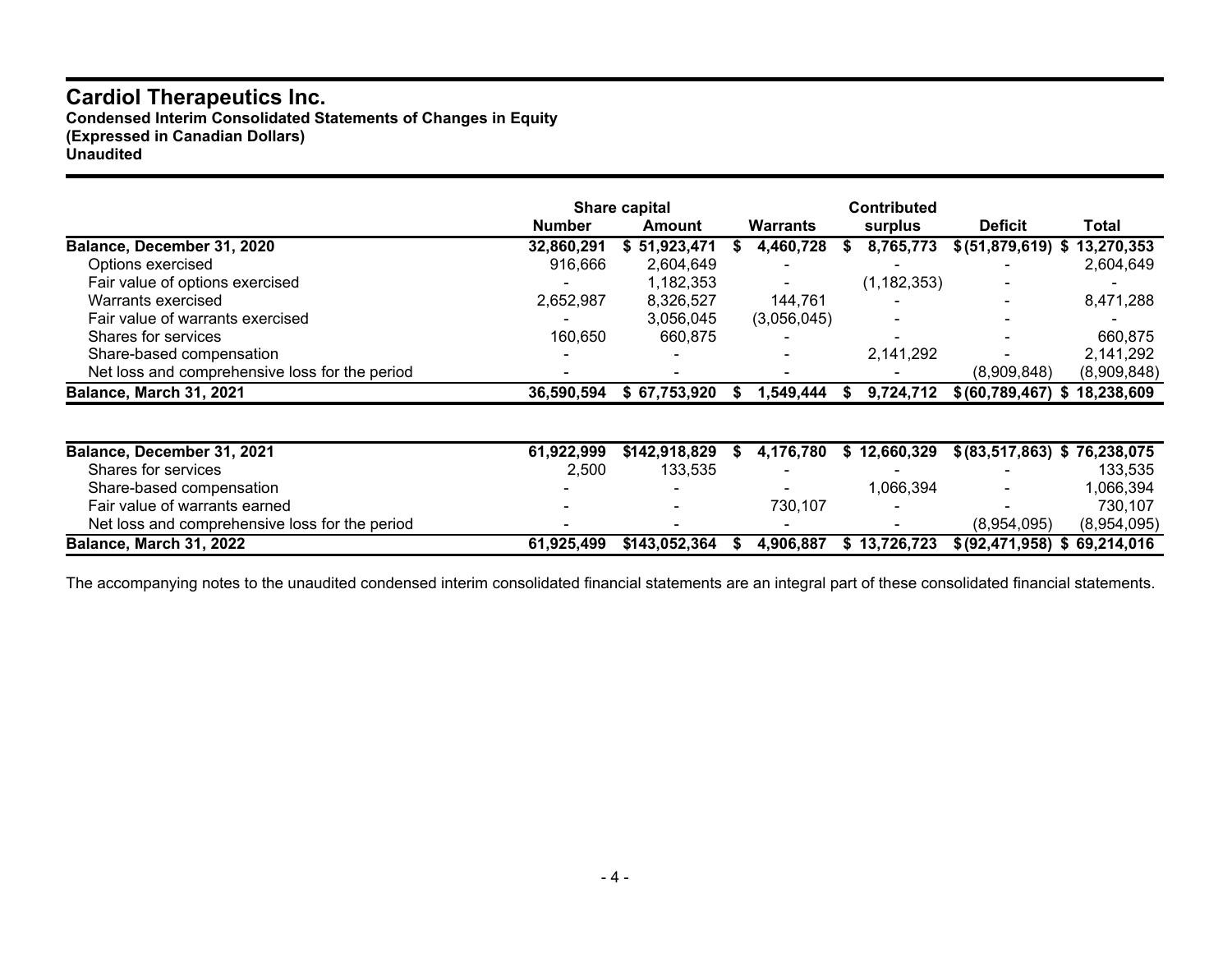#### **1. Nature of operations**

Cardiol Therapeutics Inc. (the "Corporation") was incorporated under the laws of the Province of Ontario on January 19, 2017. The Corporation's registered and legal office is located at 2265 Upper Middle Rd. E., Suite 602, Oakville, Ontario, L6H 0G5, Canada.

The Corporation is a clinical-stage life sciences company focused on the research and clinical development of antifibrotic and anti-inflammatory therapy for the treatment of cardiovascular disease ("CVD"). The Corporation's lead product, CardiolRx, is a pharmaceutically produced oral cannabidiol formulation that is being clinically developed for use in cardiovascular medicine. CardiolRx is currently being evaluated in a Phase II/III multi-national, randomized, double-blind, placebo-controlled study (the "*LANCER*" trial). *LANCER* is designed to evaluate the efficacy and safety of CardiolRx as a cardioprotective therapy to reduce major cardiovascular and respiratory events in patients hospitalized with COVID-19 who have a prior history of, or risk factors for, CVD, and to investigate the influence CardiolRx has on key biomarkers associated with heart disease.

The Corporation has also received an Investigational New Drug Application ("IND") authorization from the FDA to conduct a Phase II multi-national, randomized, double-blind, placebo-controlled trial designed to evaluate the efficacy and safety of CardiolRx in acute myocarditis. This disease remains an important cause of acute and fulminant heart failure and is a leading cause of sudden cardiac death in people less than 35 years of age.

In addition, the Corporation is developing a subcutaneous formulation of CardiolRx for the treatment of fibrosis and inflammation in the heart that is associated with the development and progression of heart failure. Heart failure affects 26 million people in the developed world and remains a leading cause of death and hospitalization, with associated annual healthcare costs in the U.S. alone exceeding \$30 billion.

On December 20, 2018, the Corporation completed its initial public offering (the "IPO") on the Toronto Stock Exchange (the "TSX"). As a result, the Corporation's common shares commenced trading on that date on the TSX under the symbol "CRDL", and on May 12, 2021, warrants commenced trading under the symbol "CRDL.WT.A". On August 10, 2021, the Corporation's common shares commenced trading on the Nasdaq Capital Market ("Nasdaq") under the symbol "CRDL".

### **2. Significant accounting policies**

#### *Statement of compliance*

The Corporation applies International Financial Reporting Standards ("IFRS") as issued by the International Accounting Standards Board ("IASB") and interpretations issued by the International Financial Reporting Interpretations Committee ("IFRIC"). These unaudited condensed interim consolidated financial statements have been prepared in accordance with International Accounting Standard 34, Interim Financial Reporting. Accordingly, they do not include all of the information required for full annual consolidated financial statements required by IFRS as issued by IASB and interpretations by IFRIC.

The policies applied in these unaudited condensed interim consolidated financial statements are based on IFRSs issued and outstanding as of May 10, 2022, the date the Board of Directors approved the statements. The same accounting policies and methods of computation are followed in these unaudited condensed interim consolidated financial statements as compared with the most recent annual consolidated financial statements as at and for the year ended December 31, 2021, other than as noted below. Any subsequent changes to IFRS that are given effect in the Corporation's annual consolidated financial statements for the year ending December 31, 2022, could result in restatement of these unaudited condensed interim consolidated financial statements.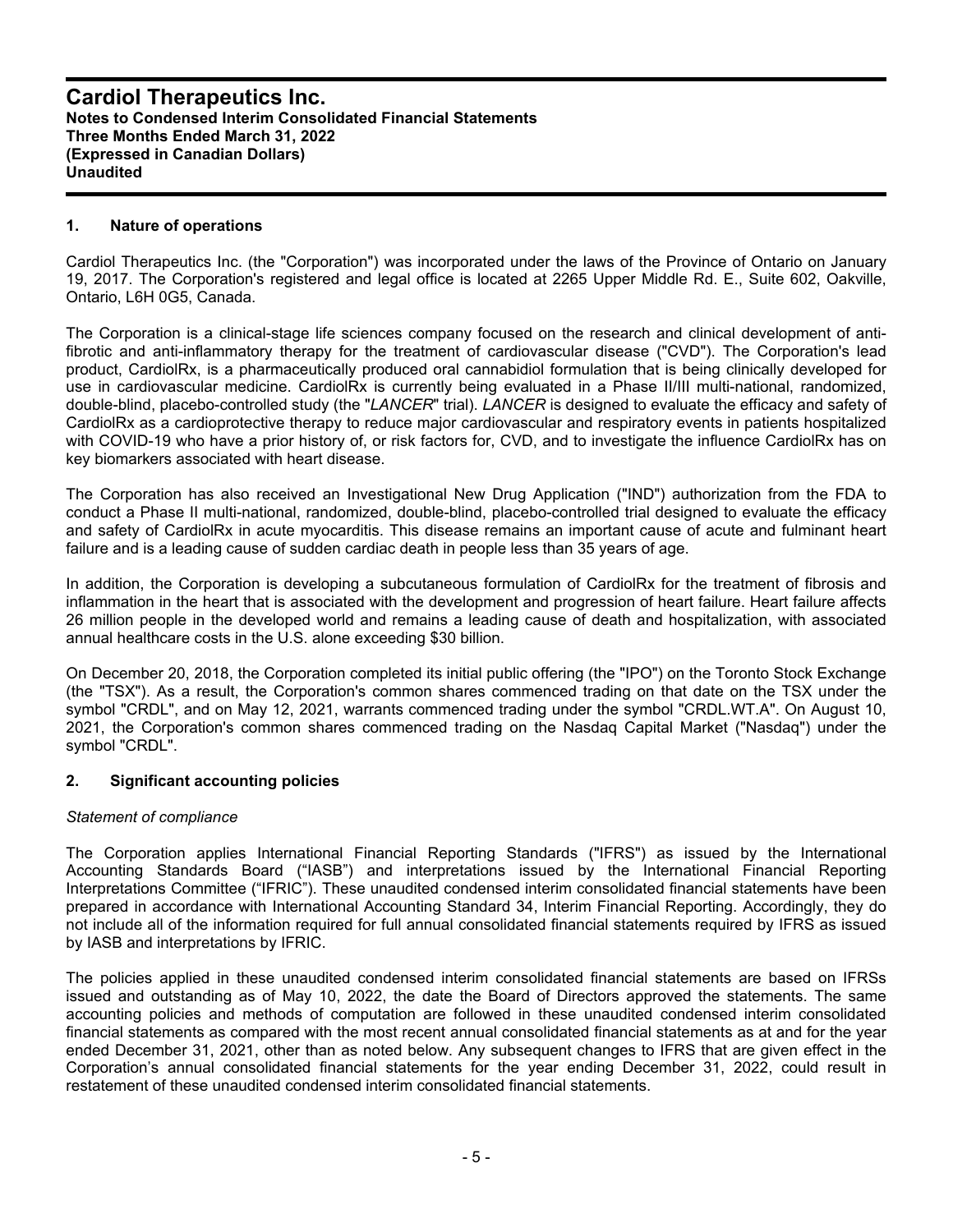#### *2.* **Significant accounting policies** *(continued)*

#### *Basis of consolidation*

These unaudited condensed interim consolidated financial statements consolidate the accounts of the Corporation and its wholly-owned subsidiary, Cardiol Therapeutics USA Inc. ("Cardiol USA"), incorporated under the laws of Delaware. Control exists when the Corporation has the power, directly or indirectly, to govern the financial and operating policies of an entity so as to obtain benefits from its activities. The subsidiary is fully consolidated from the date on which control is obtained by the Corporation and is de-consolidated from the date control ceases. Intercompany transactions and balances are eliminated.

#### **3. Cash and cash equivalents**

Cash and cash equivalents include a cashable Guaranteed Investment Certificate totaling \$61,568 earning interest of 0.5% per annum and maturing on December 4, 2022 (December 31, 2021 - cashable Guaranteed Investment Certificate totaling \$61,568 earning interest of 0.5% per annum and maturing on December 4, 2022). The Guaranteed Investment Certificate may be redeemed prior to maturity without penalty.

### **4. Property and equipment**

| Cost                                                      | Right-of-<br>use asset  |                        | Leasehold<br><b>Equipment improvements equipment</b> | <b>Office</b>          | Computer<br>equipment  |    | Total              |
|-----------------------------------------------------------|-------------------------|------------------------|------------------------------------------------------|------------------------|------------------------|----|--------------------|
| Balance, December 31, 2020<br>Additions                   | \$<br>200,319           | \$<br>123,058<br>7,712 | \$<br>237,248                                        | \$<br>65.716 \$        | 74,619<br>5,204        | \$ | 700,960<br>12,916  |
| Balance, December 31, 2021<br>Additions                   | 200,319                 | 130,770                | 237,248                                              | \$<br>65,716           | \$<br>79,823<br>15,463 | \$ | 713,876<br>15,463  |
| Balance, March 31, 2022                                   | \$<br>200,319           | \$<br>130,770          | \$<br>237,248                                        | \$<br>65,716           | \$<br>95,286           | S  | 729,339            |
| <b>Accumulated Depreciation</b>                           | Right-of-<br>use asset  |                        | Leasehold<br><b>Equipment improvements equipment</b> | <b>Office</b>          | Computer<br>equipment  |    | Total              |
| Balance, December 31, 2020<br>Depreciation for the year   | \$<br>63,441<br>40,068  | \$<br>53,052<br>22,159 | \$<br>55,032<br>50,840                               | \$<br>15,644<br>10,015 | \$<br>34,237<br>12,895 | \$ | 221,406<br>135,977 |
| Balance, December 31, 2021<br>Depreciation for the period | \$<br>103,509<br>10,017 | \$<br>75,211<br>4,167  | \$<br>105,872<br>12,710                              | \$<br>25,659<br>2,003  | \$<br>47,132<br>3,612  | \$ | 357,383<br>32,509  |
| Balance, March 31, 2022                                   | \$<br>113,526           | \$<br>79,378           | \$<br>118,582                                        | \$<br>27,662           | \$<br>50,744           | \$ | 389,892            |
| <b>Carrying value</b>                                     | Right-of-<br>use asset  |                        | Leasehold<br><b>Equipment improvements equipment</b> | <b>Office</b>          | Computer<br>equipment  |    | Total              |
| Balance, December 31, 2021                                | \$<br>96,810            | \$<br>55,559           | \$<br>131,376                                        | \$<br>40,057           | \$<br>32,691           | \$ | 356,493            |
| Balance, March 31, 2022                                   | \$<br>86,793            | \$<br>51,392           | \$<br>118,666                                        | 38,054                 | \$<br>44,542           | \$ | 339,447            |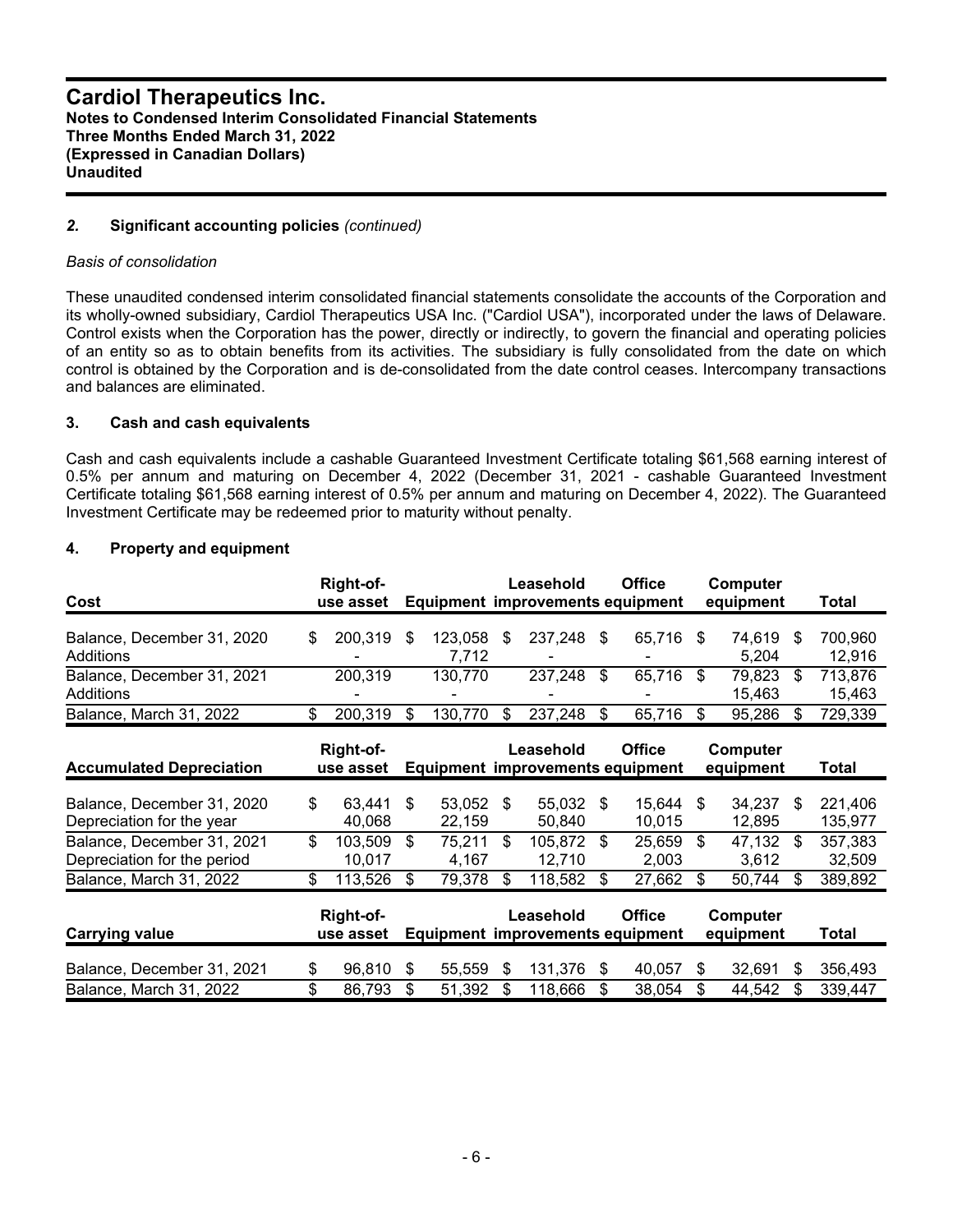#### **Cardiol Therapeutics Inc. Notes to Condensed Interim Consolidated Financial Statements Three Months Ended March 31, 2022 (Expressed in Canadian Dollars) Unaudited**

#### **5. Intangible assets**

| Cost                                                              | <b>Exclusive global</b><br>license agreement |
|-------------------------------------------------------------------|----------------------------------------------|
| Balance, December 31, 2020, December 31, 2021, and March 31, 2022 | 767,228<br>\$                                |
| <b>Accumulated Amortization</b>                                   | <b>Exclusive global</b><br>license agreement |
| Balance, December 31, 2020<br>Amortization for the year           | \$<br>303,538<br>84,444                      |
| Balance, December 31, 2021<br>Amortization for the period         | \$<br>387,982<br>21,111                      |
| Balance, March 31, 2022                                           | \$<br>409,093                                |
| <b>Carrying Value</b>                                             | <b>Exclusive global</b><br>license agreement |
| Balance, December 31, 2021                                        | 379,246<br>\$                                |
| Balance, March 31, 2022                                           | \$<br>358,135                                |

#### Exclusive global agreement ("Meros License Agreement")

In 2017, the Corporation was granted by Meros Polymers Inc. ("Meros") the sole, exclusive, irrevocable license to patented nanotechnologies for use with any drugs to diagnose, or treat, cardiovascular disease, cardiopulmonary disease, and cardiac arrhythmias. Meros is focused on the advancement of nanotechnologies developed at the University of Alberta.

Under the Meros License Agreement, Cardiol agreed to certain milestones and milestone payments, including the following: (i) payment of \$100,000 upon enrolling the first patient in a Phase IIB clinical trial designed to investigate the safety and indications of efficacy of one of the licensed technologies; (ii) payment of \$500,000 upon enrolling the first patient in a Pivotal Phase III clinical trial designed to investigate the safety and efficacy of one of the licensed technologies; (iii) \$1,000,000 upon receiving regulatory approval from the FDA for any therapeutic and/or prophylactic treatment incorporating the licensed technologies. Cardiol also agreed to pay Meros the following royalties:

(a) 5% of worldwide proceeds of net sales of the licensed technologies containing cannabinoids, excluding non-royalty sub-license income in (b) below, that Cardiol receives from human and animal disease indications and derivatives as outlined in the Meros License Agreement;

(b) 7% of any non-royalty sub-license income that Cardiol receives from human and animal disease indications and derivatives for licensed technologies containing cannabinoids as outlined in the Meros License Agreement;

(c) 3.7% of worldwide proceeds of net sales that Cardiol receives from the licensed technology in relation to human and animal cardiovascular and/or cardiopulmonary disease, heart failure, and/or cardiac arrhythmia diagnosis and/or treatments using the drugs, excluding cannabinoids included in (a) above, outlined in the Meros License Agreement; and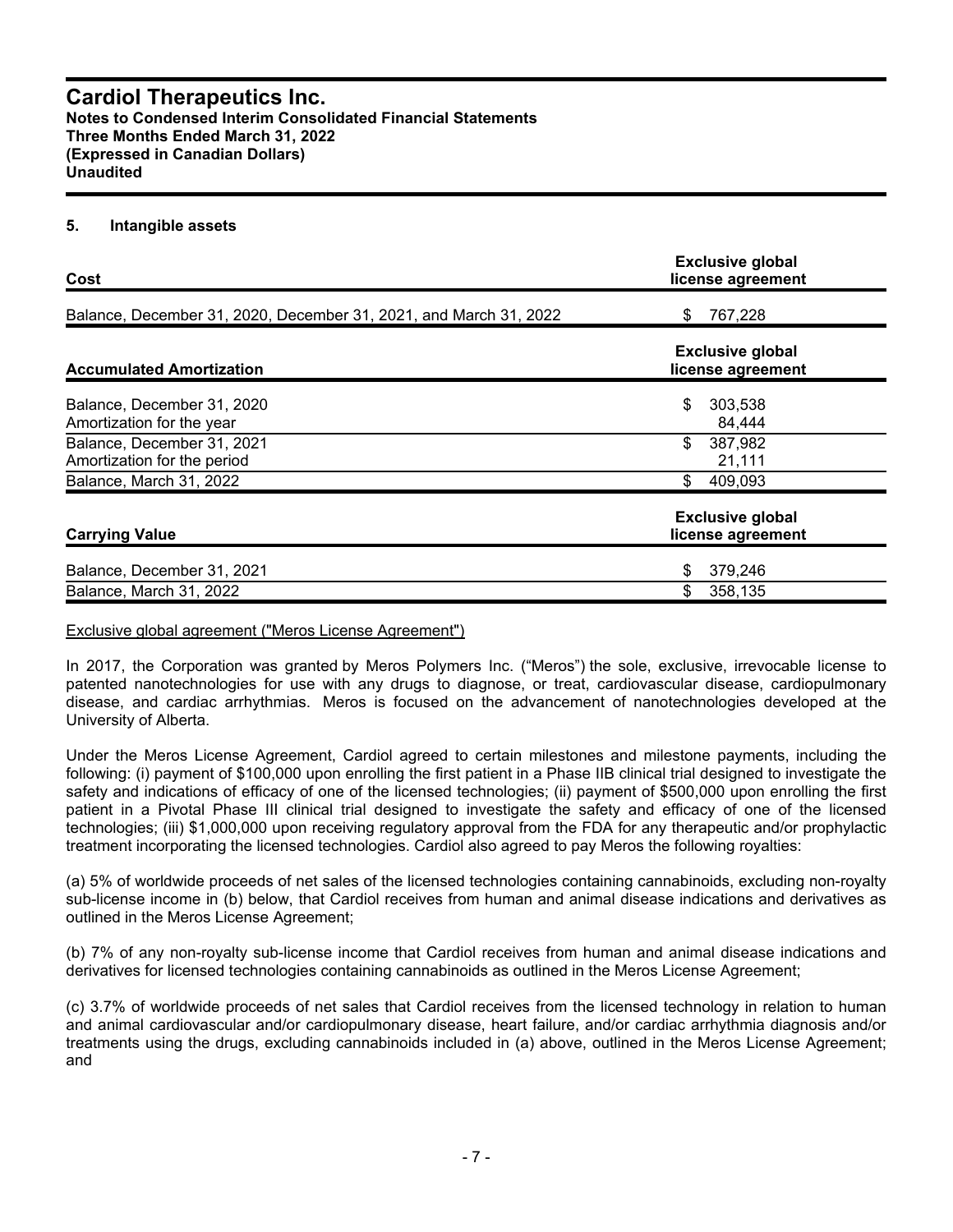#### **5 Intangible assets (continued)**

(d) 5% of any non-royalty sub-license income that Cardiol receives in relation to any human and animal heart disease, heart failure and/or arrhythmias indications, excluding cannabinoids included in (b) above, as outlined in the Meros License Agreement.

In addition, as part of the consideration under the Meros License Agreement, Cardiol (i) issued to Meros 1,020,000 common shares; and (ii) issued to Meros 1,020,000 special warrants convertible automatically into common shares for no additional consideration upon the first patient being enrolled in a Phase 1 clinical trial using the licensed technologies as described in the Meros License Agreement.

#### **6. Lease liability**

|                                                       | Carrying<br>Value                    |  |  |  |  |
|-------------------------------------------------------|--------------------------------------|--|--|--|--|
| Balance, December 31, 2020<br>Repayments<br>Accretion | \$<br>156,566<br>(51, 916)<br>12,929 |  |  |  |  |
| Balance, December 31, 2021<br>Repayments<br>Accretion | \$<br>117,579<br>(12, 979)<br>2,638  |  |  |  |  |
| Balance, March 31, 2022<br>Current portion            | \$<br>107,238<br>46,576              |  |  |  |  |
| Long-term portion                                     | \$<br>60,662                         |  |  |  |  |

(i) When measuring the lease liability for the property lease that was classified as an operating lease, the Corporation discounted the lease payments using its incremental borrowing rate. The property lease expires on May 31, 2024, and the lease payments were discounted with a 9% interest rate.

### **7. Derivative liability**

On November 5, 2021, the Corporation issued 8,175,000 warrants as part of a unit financing. Each warrant is exercisable into one common share at the price of USD\$3.75 per share for a period of three years from closing. The warrants have been classified as a derivative liability on the statement of financial position and are re-valued at each reporting date, as the warrants were issued in a currency other than the Corporation's functional currency. The only significant unobservable input is the volatility, which could cause an increase or decrease in fair value. As at March 31, 2022, the fair value of the derivative liability was \$4,528,605 (December 31, 2021 - \$6,661,122), resulting in a change of derivative liability for the three months ended March 31, 2022 of \$2,132,517 (March 31, 2021 - nil).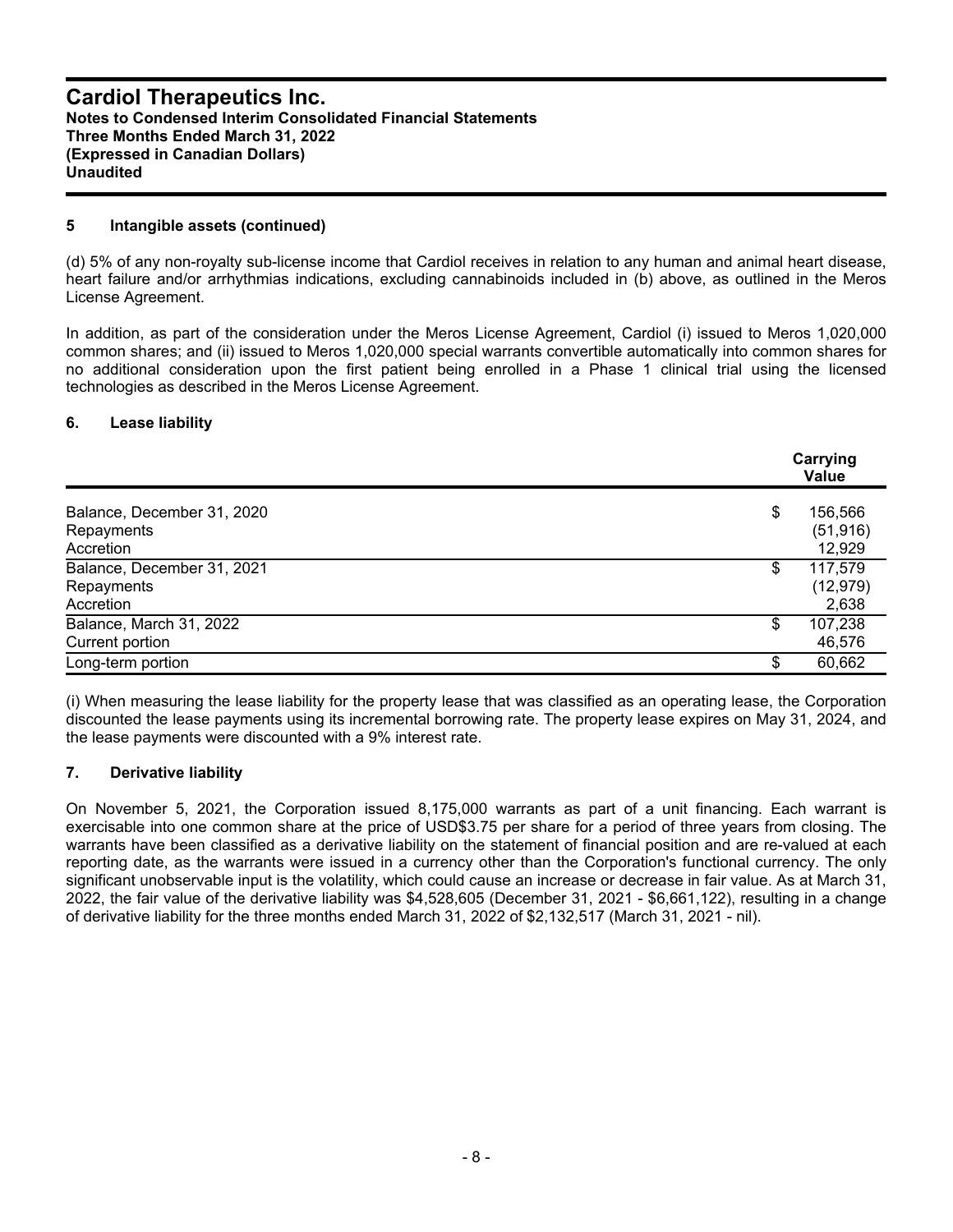### **Cardiol Therapeutics Inc. Notes to Condensed Interim Consolidated Financial Statements Three Months Ended March 31, 2022 (Expressed in Canadian Dollars) Unaudited**

#### **7. Derivative liability (continued)**

Significant assumptions used in determining the fair value of the derivative warrant liabilities at March 31, 2022 are as follows:

|                            | <b>Three Months</b><br><b>Ended</b><br>March 31,<br>2022 |
|----------------------------|----------------------------------------------------------|
|                            |                                                          |
| Share price                | <b>USD\$1.53</b>                                         |
| Exercise price             | <b>USD\$3.75</b>                                         |
| Risk-free interest rate    | 2.28 %                                                   |
| <b>Expected volatility</b> | 83 %                                                     |
| Expected life in years     | 2.60                                                     |
| Expected dividend yield    | Nil                                                      |

#### **8. Share capital**

#### a) Authorized share capital

The authorized share capital consisted of unlimited number of common shares. The common shares do not have a par value. All issued shares are fully paid.

#### b) Common shares issued

|                                                | Number of<br>common<br>shares | Amount        |
|------------------------------------------------|-------------------------------|---------------|
| Balance, December 31, 2020                     | 32,860,291                    | \$51,923,471  |
| Shares for services (i)                        | 160,650                       | 660.875       |
| Stock options exercised (note 9)               | 916.666                       | 2,604,649     |
| Fair value of stock options exercised (note 9) |                               | 1,182,353     |
| Warrants exercised (note 10)                   | 2,652,987                     | 8,326,527     |
| Fair value of warrants exercised (note 10)     |                               | 3,056,045     |
| Balance, March 31, 2021                        | 36,590,594                    | \$67,753,920  |
| Balance, December 31, 2021                     | 61,922,999                    | \$142,918,829 |
| Shares for services (ii)                       | 2,500                         | 133.535       |
| Balance, March 31, 2022                        | 61,925,499                    | \$143,052,364 |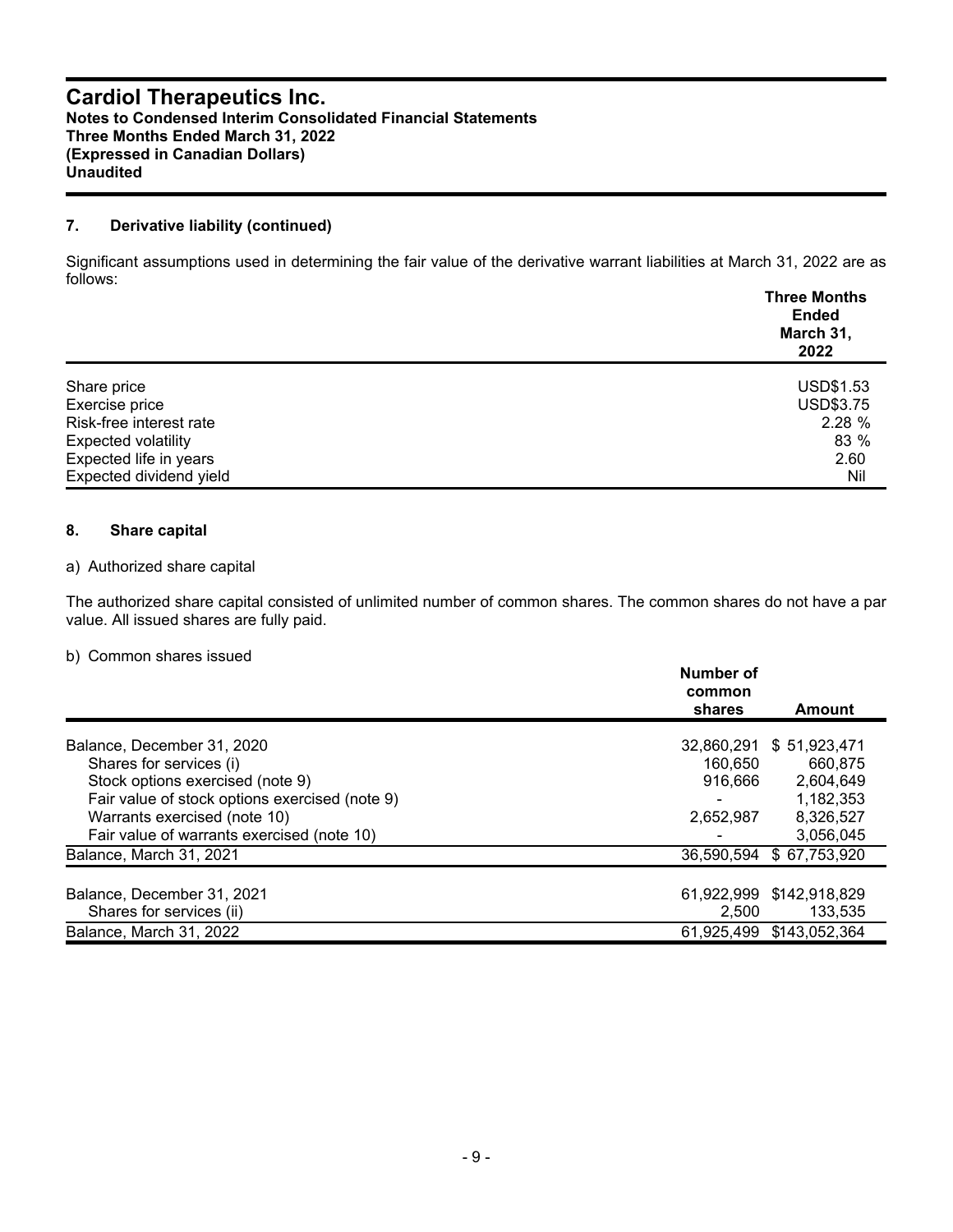#### **8. Share capital (continued)**

(i) During the three months ended March 31, 2021, the Corporation issued 160,650 shares for services with a combined value of \$660,875. The fair value of the shares were determined to be equal to the value of the services rendered.

(ii) During the three months ended March 31, 2022, the Corporation issued 2,500 common shares with a fair value of \$5,475. The fair value of the shares were determined to be equal to the value of the services rendered. Included in shares for services are amounts related to vesting of previously issued shares. The vesting conditions are as follows: 100,000 restricted common shares that contain service-based conditions and vest 1/4 on each of September 29, 2021, March 29, 2022, September 29, 2022, and March 29, 2023; and 100,000 common shares that vest 1/4 on each of November 17, 2021, February 17, 2022, May 17, 2022, and August 17, 2022.

#### **9. Share-based payments**

The Corporation has adopted an Omnibus Equity Incentive Plan in accordance with the policies of the TSX, which permits the grant or issuance of options, Restricted Share Units ("RSUs"), Performance Share Units ("PSUs") and Deferred Share Units ("DSUs"), as well as other share-based payment arrangements. The maximum number of shares that may be issued upon the exercise or settlement of awards granted under the plan may not exceed 15% of the Corporation's issued and outstanding shares from time to time. The Board of Directors determines the price per common share and the number of common shares which may be allotted to directors, officers, employees, and consultants, and all other terms and conditions of the option, subject to the rules of the TSX.

#### (a) Stock Options

|                                                                     | Number of<br>stock options exercise price (\$)   |    | <b>Weighted average</b>      |
|---------------------------------------------------------------------|--------------------------------------------------|----|------------------------------|
| Balance, December 31, 2020<br><b>Issued</b><br>Expired<br>Exercised | 2,861,300<br>1,546,666<br>(90,000)<br>(916, 666) | S  | 3.78<br>4.59<br>2.84<br>2.84 |
| Balance, March 31, 2021                                             | 3,401,300                                        | ß. | 4.43                         |
| Balance, December 31, 2021<br><b>Issued</b>                         | 4,301,800<br>280,000                             | \$ | 4.16<br>2.16                 |
| Balance, March 31, 2022                                             | 4,581,800                                        | \$ | 4.03                         |

At the grant date, the fair value stock options issued was estimated using the Black-Scholes option pricing model based on the following weighted average assumptions: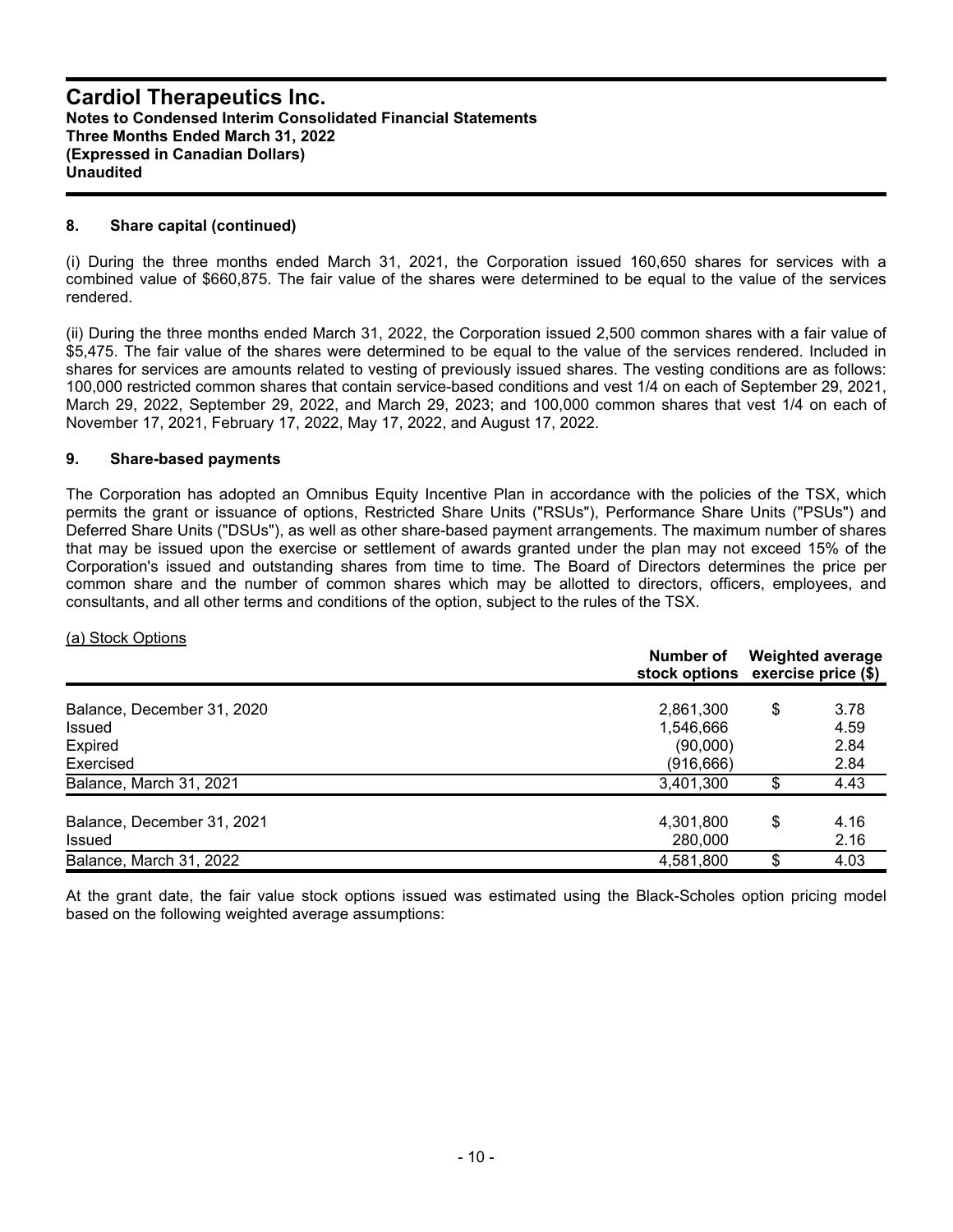# **Cardiol Therapeutics Inc.**

**Notes to Condensed Interim Consolidated Financial Statements Three Months Ended March 31, 2022 (Expressed in Canadian Dollars) Unaudited**

## **9. Share-based payments (continued)**

(a) Stock Options (continued)

|                                           | <b>Three Months</b><br>Ended<br>March 31,<br>2022 |    | <b>Three Months</b><br><b>Ended</b><br>March 31,<br>2021 |
|-------------------------------------------|---------------------------------------------------|----|----------------------------------------------------------|
| Fair value of stock options at grant date | \$<br>1.55                                        | \$ | 2.41                                                     |
| Share price                               | \$<br>2.07                                        | S  | 4.59                                                     |
| Exercise price                            | \$<br>2.16                                        | S  | 4.59                                                     |
| Risk-free interest rate                   | 1.62%                                             |    | 0.41%                                                    |
| <b>Expected volatility</b>                | 102 %                                             |    | 89 %                                                     |
| Expected life in years                    | 5.00                                              |    | 2.78                                                     |
| Expected dividend yield                   | Nil                                               |    | Nil                                                      |

The following table reflects the actual stock options issued and outstanding as of March 31, 2022:

|                    |                 | <b>Weighted average</b> |                    | <b>Number of</b>   |  |
|--------------------|-----------------|-------------------------|--------------------|--------------------|--|
|                    |                 | remaining               | Number of          | options            |  |
|                    | <b>Exercise</b> | contractual             | options            | vested             |  |
| <b>Expiry date</b> | price (\$)      | life (years)            | outstanding        | (exercisable)      |  |
| June 22, 2022      | 2.58            | 0.23                    | 83,334             | 83,334             |  |
|                    |                 | 0.86                    |                    |                    |  |
| February 8, 2023   | 4.56<br>4.80    | 0.89                    | 416,666<br>560,000 | 416,666<br>560,000 |  |
| February 18, 2023  |                 |                         |                    |                    |  |
| February 22, 2023  | 4.46            | 0.90                    | 130,000            | 130,000            |  |
| October 15, 2024   | 3.23            | 2.55                    | 60,000             | 40,000             |  |
| December 2, 2024   | 4.08            | 2.68                    | 60,000             | 40,000             |  |
| December 5, 2024   | 3.69            | 2.68                    | 60,000             | 60,000             |  |
| February 23, 2025  | 3.54            | 2.90                    | 81,800             | 81,800             |  |
| August 16, 2025    | 5.00            | 3.38                    | 200,000            | 200,000            |  |
| August 19, 2025    | 2.12            | 3.39                    | 100,000            | 33,333             |  |
| August 30, 2025    | 5.00            | 3.42                    | 480,000            | 480,000            |  |
| October 7, 2025    | 2.90            | 3.52                    | 35,000             | 11,667             |  |
| December 2, 2025   | 2.59            | 3.68                    | 130,000            | 43,333             |  |
| January 2, 2026    | 4.30            | 3.76                    | 150,000            | 150,000            |  |
| January 24, 2026   | 5.34            | 3.82                    | 60,000             | 60,000             |  |
| March 29, 2026     | 4.51            | 4.00                    | 400,000            | 133,333            |  |
| April 1, 2026      | 5.77            | 4.01                    | 140,000            | 93,333             |  |
| April 4, 2026      | 5.42            | 4.01                    | 60,000             | 40,000             |  |
| May 12, 2026       | 3.00            | 4.12                    | 75,000             | 50,000             |  |
| June 5, 2026       | 3.26            | 4.18                    | 60,000             |                    |  |
| August 16, 2026    | 3.26            | 4.38                    | 60,000             |                    |  |
| August 24, 2026    | 3.81            | 4.40                    | 140,000            | 25,000             |  |
| September 13, 2026 | 4.88            | 4.46                    | 55,000             |                    |  |
| December 8, 2026   | 2.65            | 4.69                    | 380,000            |                    |  |
| December 8, 2026   | 3.59            | 4.69                    | 325,000            |                    |  |
| January 11, 2027   | 2.18            | 4.79                    | 220,000            |                    |  |
| March 14, 2027     | 2.07            | 4.96                    | 60,000             |                    |  |
|                    | 4.03            | 3.16                    | 4,581,800          | 2,731,799          |  |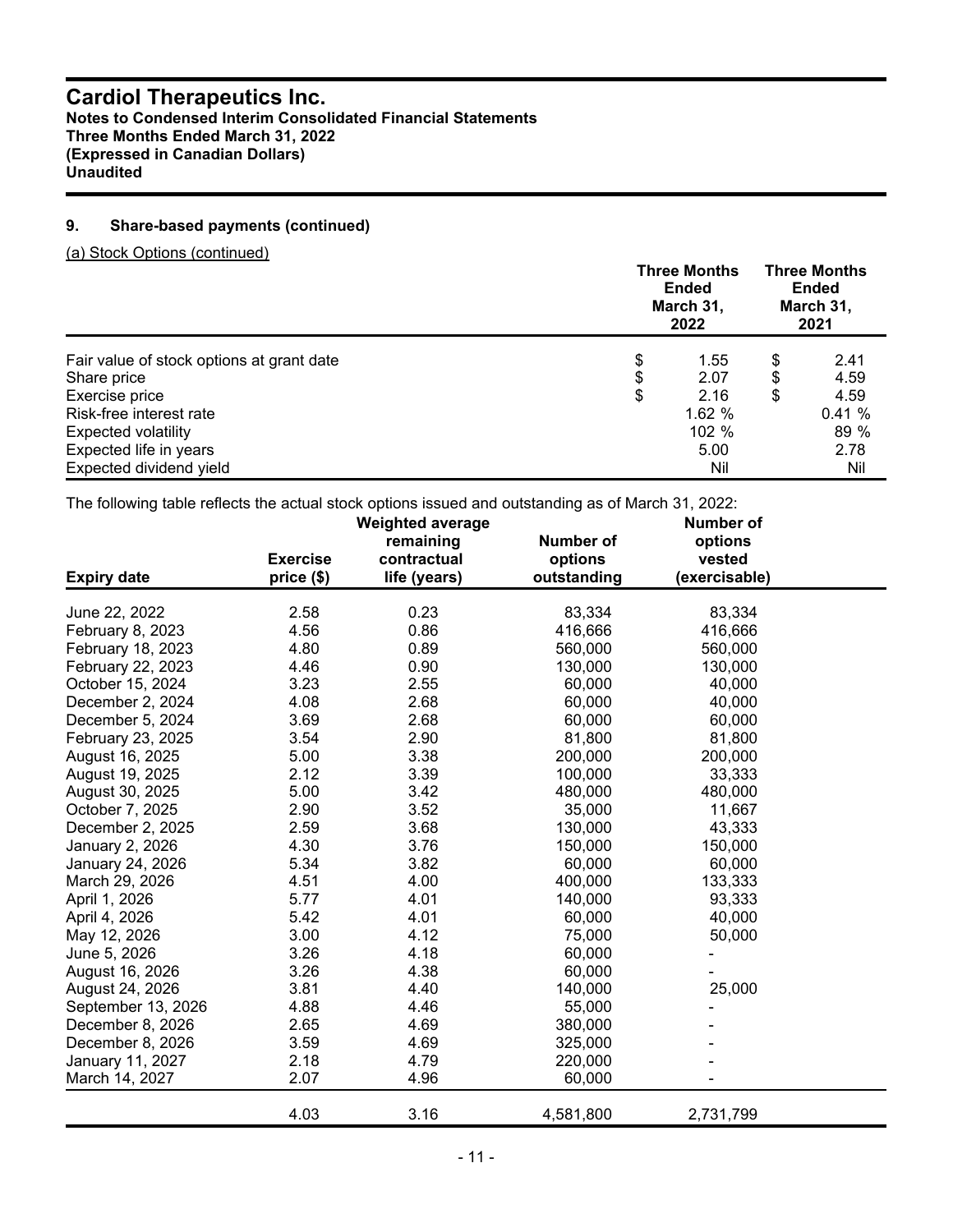#### **9. Share-based payments (continued)**

(b) Performance Share Units and Other Share-Awards

The Corporation has issued performance share units ("PSUs") to certain consultants of the Corporation. Grants of PSUs require the completion of certain performance criteria specific to each grant. As at March 31, 2022, there are 1,200,000 PSUs outstanding (March 31, 2021 - nil). These PSUs have an expiry date of June 30, 2022.

#### **10. Warrants**

|                                           | <b>Number of</b><br>Amount<br>warrants  |  |
|-------------------------------------------|-----------------------------------------|--|
| Balance, December 31, 2020                | 4,460,728<br>4,521,604<br>\$.           |  |
| Issued (i)                                | 100,613<br>144,761                      |  |
| Exercised                                 | (2,652,987)<br>(3,056,045)              |  |
| Balance, March 31, 2021                   | 1,549,444<br>1,969,230<br>\$            |  |
| Balance, December 31, 2021<br>Earned (ii) | 4,176,780<br>12,452,178<br>S<br>730,107 |  |
| Balance, March 31, 2022                   | 12,452,178<br>\$<br>4,906,887           |  |

(i) 100,613 warrants with a fair value of \$144,761 carrying an exercise price of \$3.25 and an original expiry date of June 4, 2022, are included in this amount as a result of the exercise of 201,227 warrants carrying a price of \$2.50. At the grant date, the fair value of the warrants issued was estimated using the Black-Scholes option pricing model based on the following weighted average assumptions:

|                                      | <b>Three Months</b><br>Ended<br>March 31,<br>2021 |  |
|--------------------------------------|---------------------------------------------------|--|
| Fair value of warrants at grant date | \$<br>1.44                                        |  |
| Share price                          | \$<br>3.53                                        |  |
| Exercise price                       | \$<br>3.25                                        |  |
| Risk-free interest rate              | 0.15%                                             |  |
| <b>Expected volatility</b>           | 85 %                                              |  |
| Expected life in years               | 1.38                                              |  |
| Expected dividend yield              | Nil                                               |  |

(ii) During the three months ended March 31, 2022, 182,526 warrants with a fair value of \$730,107 (three months ended March 31, 2021 - nil) were earned pursuant to the Caro Development Agreement (see note 12 (iii)).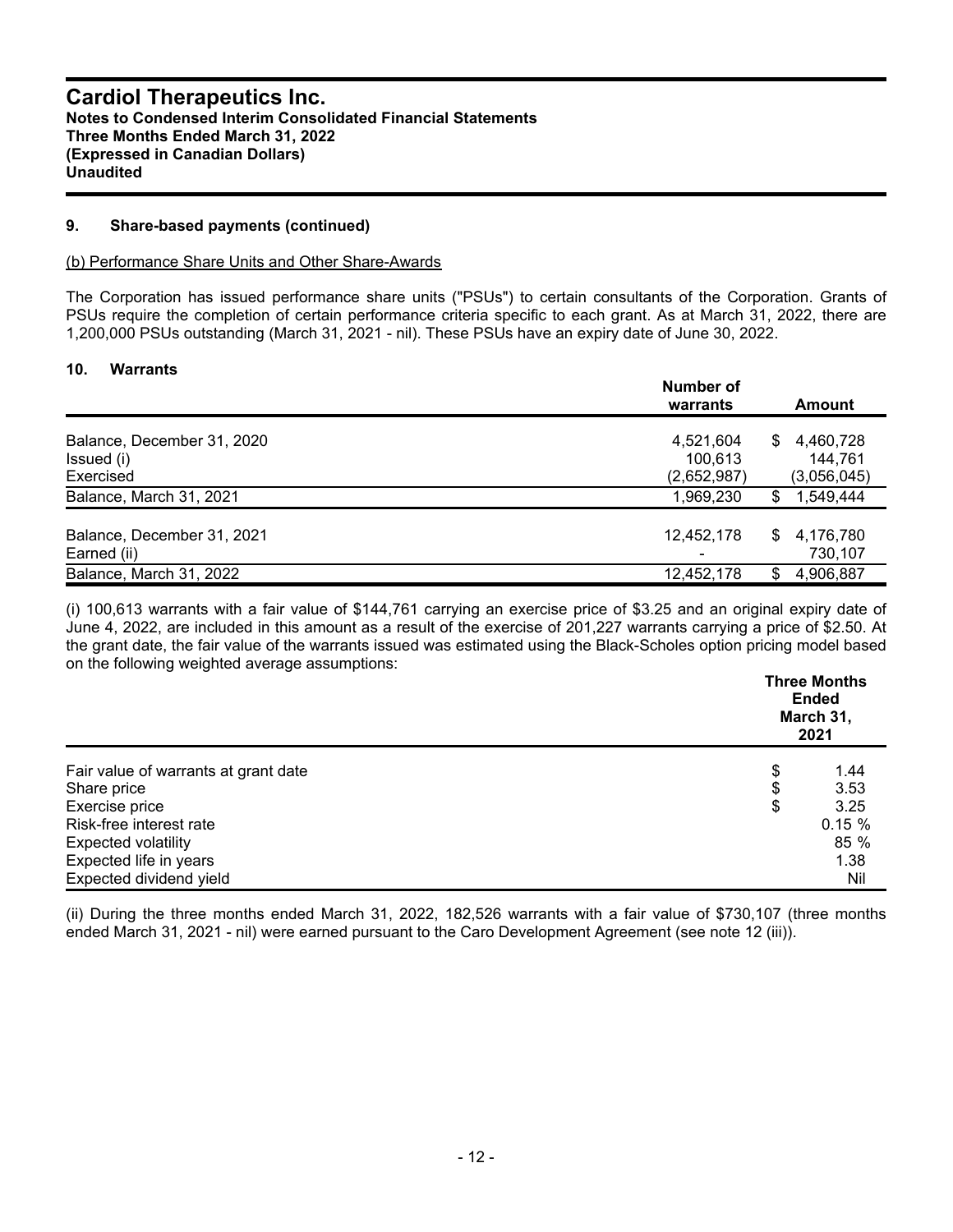#### **10. Warrants (continued)**

The following table reflects the actual warrants issued and outstanding as of March 31, 2022, excluding 1,020,000 special warrants convertible automatically into common shares for no additional consideration in accordance with the original escrow release terms as described in the Meros License Agreement (see note 5):

| <b>Expiry date</b>              | <b>Exercise</b><br>price(\$) | Remaining<br>contractual<br>life (years) | Warrants<br>exercisable |
|---------------------------------|------------------------------|------------------------------------------|-------------------------|
| August 31, 2022                 | 4.00                         | 0.39                                     | 824,000                 |
| May 12, 2024                    | 4.60                         | 2.12                                     | 3,453,178               |
| November 5, 2024 <sup>(1)</sup> | 4.68                         | 2.60                                     | 8,175,000               |
|                                 | 4.61                         | 2.32                                     | 12,452,178              |

(1) Warrants carry an exercise price of USD\$3.75. This amount was translated to CAD for presentation purposes at the March 31, 2022 rate of 1.25. These warrants are classified as a derivative liability on the statement of financial position (see note 7).

#### **11. Loss per share**

For the three months ended March 31, 2022, basic and diluted loss per share has been calculated based on the loss attributable to common shareholders of \$8,954,095 (three months ended March 31, 2021 - \$8,909,848) and the weighted average number of common shares outstanding of 61,925,221 (three months ended March 31, 2021 - 34,605,264). Diluted loss per share did not include the effect of stock options, PSUs, other share-awards, and warrants as they are anti-dilutive.

### **12. Commitments**

(i) The Corporation has leased premises with third parties. The minimum committed lease payments, which include the lease liability payments shown as base rent, are approximately as follows:

|              | <b>Base rent</b>      | Variable rent          | Total                   |  |
|--------------|-----------------------|------------------------|-------------------------|--|
| 2022<br>2023 | 40,955<br>D<br>55,376 | 38,885<br>\$<br>51,846 | 79,840<br>\$<br>107,222 |  |
| 2024         | 23,073                | 21,603                 | 44,676                  |  |
|              | 119,404<br>\$.        | 112,334<br>\$.         | 231,738                 |  |

(ii) The Corporation has signed various agreements with consultants to provide services. Under the agreements, the Corporation has the following remaining commitments.

2022 \$ 705,798

(iii) Cardiol entered into a development agreement (the "Caro Development Agreement") with the Clinical Academic Research Organization, S.A. DE C.V. ("Caro") dated August 28, 2018, for the further research and development of proprietary drug formulations for the treatment of heart failure. Caro is a Mexican corporation dedicated to providing clinical and scientific experimentation and consulting, as well as performing development activities by itself or through third-party providers.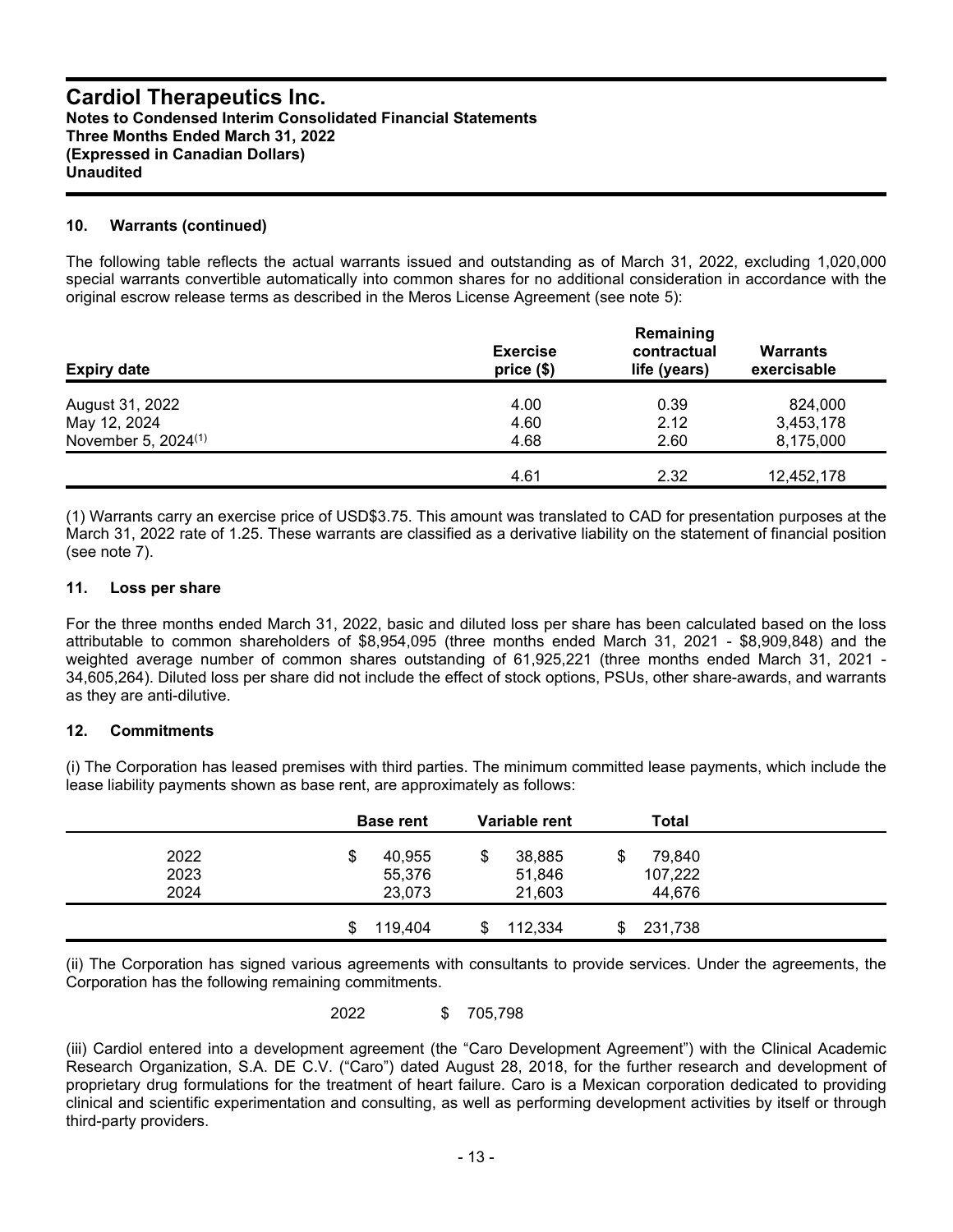#### **12. Commitments (continued)**

(iii) (continued) Pursuant to the terms of the Caro Development Agreement, Caro will provide scientific experimentation, research activities, medical drug development activities, and medical drug formulation and discovery to Cardiol (the "Development Activities"), as set out in a development plan (the "Development Plan"). Under the Caro Development Agreement, Caro may also engage third-party providers of development activities in support of the Development Plan, which is anticipated to be limited to third-party vendors of materials.

Pursuant to the terms of the Caro Development Agreement, Cardiol will immediately upon execution of the Caro Development Agreement allot and set aside 824,000 Common Shares of Cardiol, and issue to Caro 824,000 warrants (the "Caro Compensation Warrants"), each warrant having the following qualifications: (i) an expiry date of August 31, 2022, or such earlier date as may be specified by a relevant stock exchange; (ii) an exercise price of \$4 per share (to be settled through the issuance of invoices by Caro); and (iii) each of the Caro Compensation Warrants entitles Caro to purchase one Common Share of Cardiol for the exercise price. Cardiol also further agreed to pay Caro US\$400,000 in cash (paid).

Pursuant to the terms of the Caro Development Agreement, both Cardiol and Caro may terminate the Caro Development Agreement if either party believes in good faith that the continued performance of the Development Activities may be commercially unwise, jeopardize safety, or otherwise be unethical or illegal. However, if Caro terminates the Caro Development Agreement for any reason except breach of contract by Cardiol, or terminates the development activities under the contract prior to achievement of all milestones in the Development Plan, then any unexercised Caro Compensation Warrants that are not related to Development Activities and milestones in the Development Plan that have been attained up to the time of termination of the Caro Development Agreement shall be deemed terminated as of the time of termination of the Caro Development Agreement.

Further, if Cardiol terminates the Caro Development Agreement for any reason (including breach of contract by Caro), or requires Caro to terminate the Development Activities prior to achievement of all milestones in the Development Plan, then the Caro Compensation Warrants issued to Caro that can be invoiced for the CARO Development Activities completed up to the time of termination shall be considered to have been earned notwithstanding such termination.

The CARO Compensation Warrants that cannot be exercised (because invoices for CARO Development Activities not completed cannot be issued) will be deemed terminated, null and void as of termination.

(iv) Cardiol entered into an exclusive supply agreement (the "Exclusive Supply Agreement") with Noramco, Inc. ("Noramco") dated September 28, 2018, as amended on December 7, 2018, December 11, 2018, July 2, 2019 and September 11, 2019, and November 12, 2019 pursuant to which Noramco will be the exclusive supplier of pharmaceutical cannabidiol for Cardiol, provided Noramco is able to meet Cardiol's supply requirements.

During 2020, the Exclusive Supply Agreement was assigned to Purisys, LLC ("Purisys"), an affiliate of Noramco headquartered in Athens, Georgia. This assignment had no impact on Cardiol's rights under the Exclusive Supply Agreement.

Pursuant to the terms of the Exclusive Supply Agreement, Cardiol paid a non-refundable payment of US\$3,000,000 (the "Exclusivity Payment"). The Exclusivity Payment represents a prepayment for inventory and is being credited towards purchases.

Purisys shall not sell pharmaceutical cannabidiol to any third party for use in the production of products sold to retail pharmacies in Canada and Mexico, such as Shoppers Drug Mart Inc. Notwithstanding this restriction, Purisys shall have the right to sell pharmaceutical cannabidiol to third parties outside Canada for use in products that are approved as prescription medicines by the Therapeutic Products Directorate of Health Canada for delivery into Canada.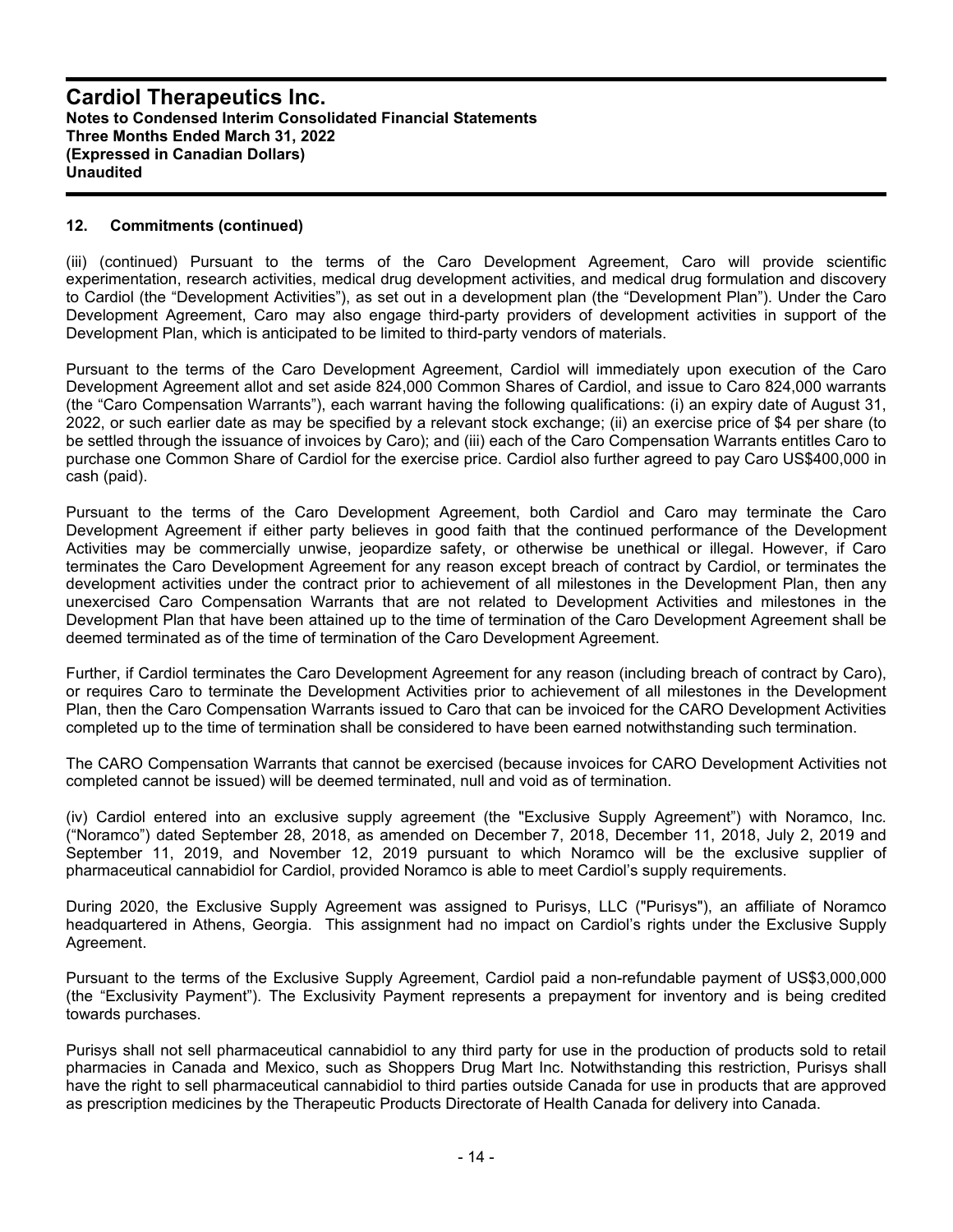#### **12. Commitments (continued)**

(iv) (continued) The Exclusive Supply Agreement expires on December 31, 2038, subject to certain renewal provisions.

(v) Pursuant to the terms of agreements with various other contract research organizations, the Corporation is committed for contract research services for 2022 at a cost of approximately \$1,614,187.

#### **13. Other expenses and adjustments**

The following details highlight certain components of the research and development and general and administration expenses classified by nature. Remaining research and development and operating expenses include personnel costs and expenses paid to third parties:

|                                                                                                                                                         | <b>Three Months</b><br>Ended<br>March 31,<br>2022 | <b>Three Months</b><br>Ended<br>March 31,<br>2021 |
|---------------------------------------------------------------------------------------------------------------------------------------------------------|---------------------------------------------------|---------------------------------------------------|
| Research and development expenses<br>Non-cash share-based compensation                                                                                  | 171,837                                           | 69,607                                            |
| General and administration expenses<br>Depreciation of property and equipment<br>Amortization of intangible assets<br>Non-cash share-based compensation | 32,509<br>21,111<br>894,557                       | 33,509<br>21,111<br>2,071,685                     |

#### **14. Related party transactions**

(a) The Corporation entered into the following transactions with related parties:

(i) Included in research and development expense is \$340,479 for the three months ended March 31, 2022 (three months ended March 31, 2021 - \$593,799) paid to a company related to a director. As at March 31, 2022, \$635,923 (December 31, 2021 - \$671,462) was owed to this company and this amount was included in accounts payable and accrued liabilities, and \$1,971 (December 31, 2021 - \$12,402) was paid to this company and was included in prepaid expenses.

(b) Key management personnel are those persons having authority and responsibility for planning, directing, and controlling the activities of the Corporation directly or indirectly, including any directors (executive and non-executive) of the Corporation. Remuneration of directors and key management personnel of the Corporation, except as noted in (a) above, was as follows:

|                                               | <b>Three Months</b><br>Ended<br>March 31,<br>2022 | <b>Three Months</b><br>Ended<br>March 31,<br>2021 |  |
|-----------------------------------------------|---------------------------------------------------|---------------------------------------------------|--|
| Salaries and benefits<br>Share-based payments | 862,328<br>S<br>481.281                           | 833,119<br>S<br>153,555                           |  |
|                                               | 1,343,609                                         | 986,674                                           |  |

As at March 31, 2022, \$3,359 (December 31, 2021 - \$46,488) was owed to key management personnel and this amount was included in accounts payable and accrued liabilities.